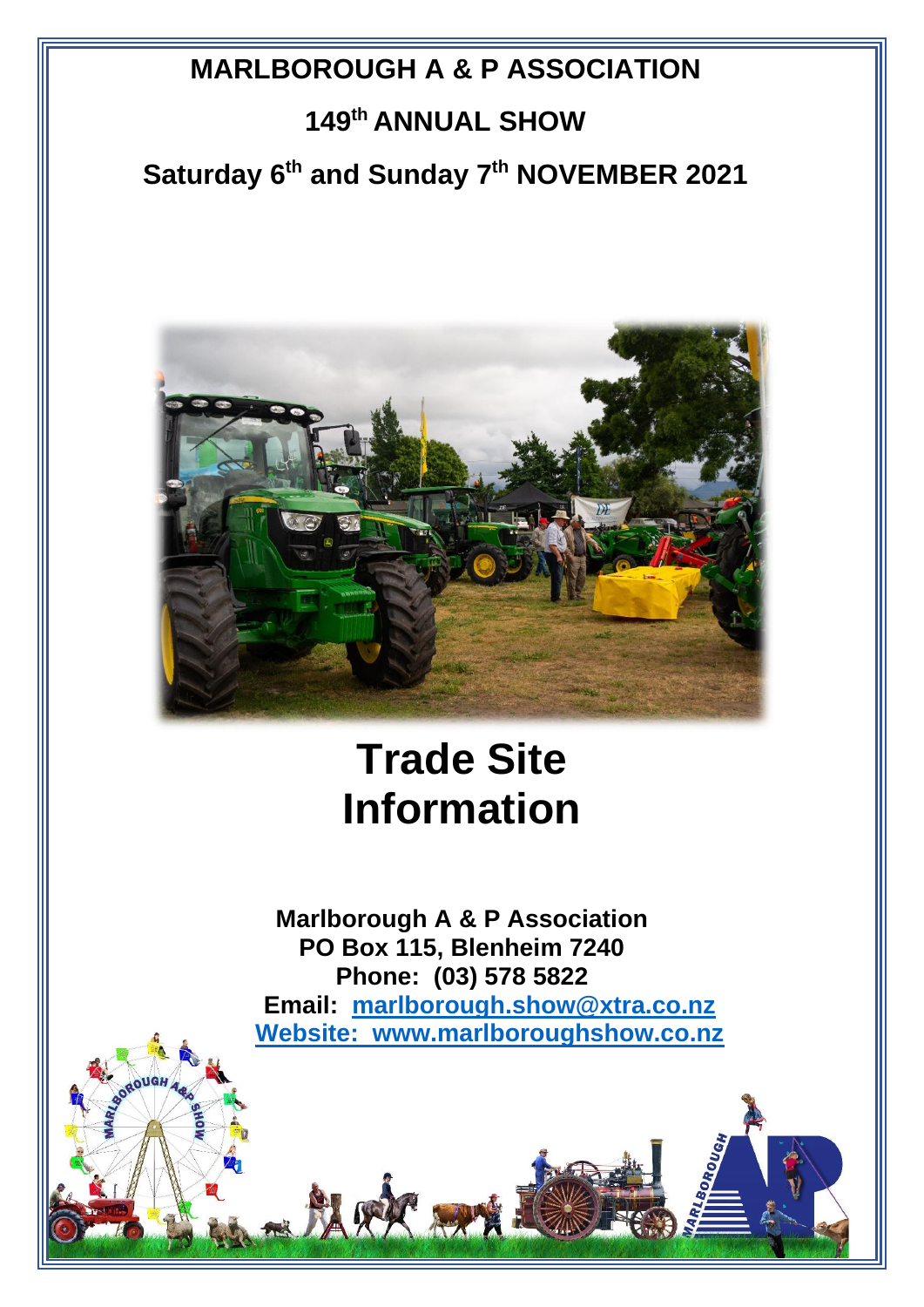# **Show days and Hours**

 $\div$  The Marlborough A & P Show will be open to the public on Saturday 6<sup>th</sup> & Sunday 7<sup>th</sup> November 2021.

❖ The gates will be open to the public from 9.00am to 4.00pm for trade exhibits and until 9.00pm for the side show area. on the Saturday and 9.00am to 4.00pm Sunday.

# **Site Preparation and Removal**

Sites will be marked out and available for setting up from 9am - 7pm Friday 5<sup>h</sup> November or from 7am on Saturday 6<sup>th</sup> November (or earlier by prior arrangement - please contact the organisers). All set up must be completed by 9am on Saturday.

- ❖ Pack down must NOT be commenced before 4pm on Sunday.
- ❖ Exhibitors must take all steps to ensure their site is returned to its original condition.
- ❖ All rubbish must be removed.

❖ If you feel you require more space than the offered stallholder size, you need to complete the trade exhibitor application or contact us or indicate on the application form.

#### **Site Payment**

◆ All trade site fees must be paid in full no later than Friday 24<sup>th</sup> September 2021 to fully confirm a site.

- ❖ If trade site fees are not received by the due date the site may be offered for resale.
- ❖ All admission tickets, if not received via post, will be available for collection from the Secretary's Office on arrival provided payment has been received.
- ❖ Sub-let exhibitors are not issued with tickets.
- $\div$  Additional tickets may be purchased at \$10.00 per day.

#### **Security and Insurance**

❖ Exhibitors are advised to arrange personal insurance cover for their own property.

❖ All Exhibitors must have public liability insurance Proof of this cover, or an affidavit is to be produced for the Marlborough A & P Association if requested. The Marlborough A & P Association will not be responsible for any claim.

❖ The Association will arrange professional security for Friday and Saturday nights, but shall not be held liable for loss or damage to Exhibitor property whilst it is on the showgrounds.

#### **Safety**

# **COVID 19 All stall holders must comply with the Regulations in force at the time of the show.**

❖ Exhibitors must comply with local body bylaws and requirements and Acts of Parliament which govern the erection of structures, the display and/or sale of machinery, vehicles and/or other products or goods of the Exhibitor and any regulations, bylaws or ordinances made under such Acts. This includes Occupational Safety and Health and Aviation Safety Regulations.

❖ Exhibitors must comply with the Health and Safety in Employment Act and its provisions.

 $\div$  All tent and marquee pegs must be covered with bags or shrubs as must other dangerous spikes, protruding objects etc.

❖ Exhibitors must, before digging any holes or driving any objects into the ground, ensure that there are no underground power cables or water pipes that could be damaged or cause injury to the Exhibitors or their staff - please check with the organisers if you are unsure. All damage caused by Exhibitors, or their staff will be repaired at the Exhibitor's expense.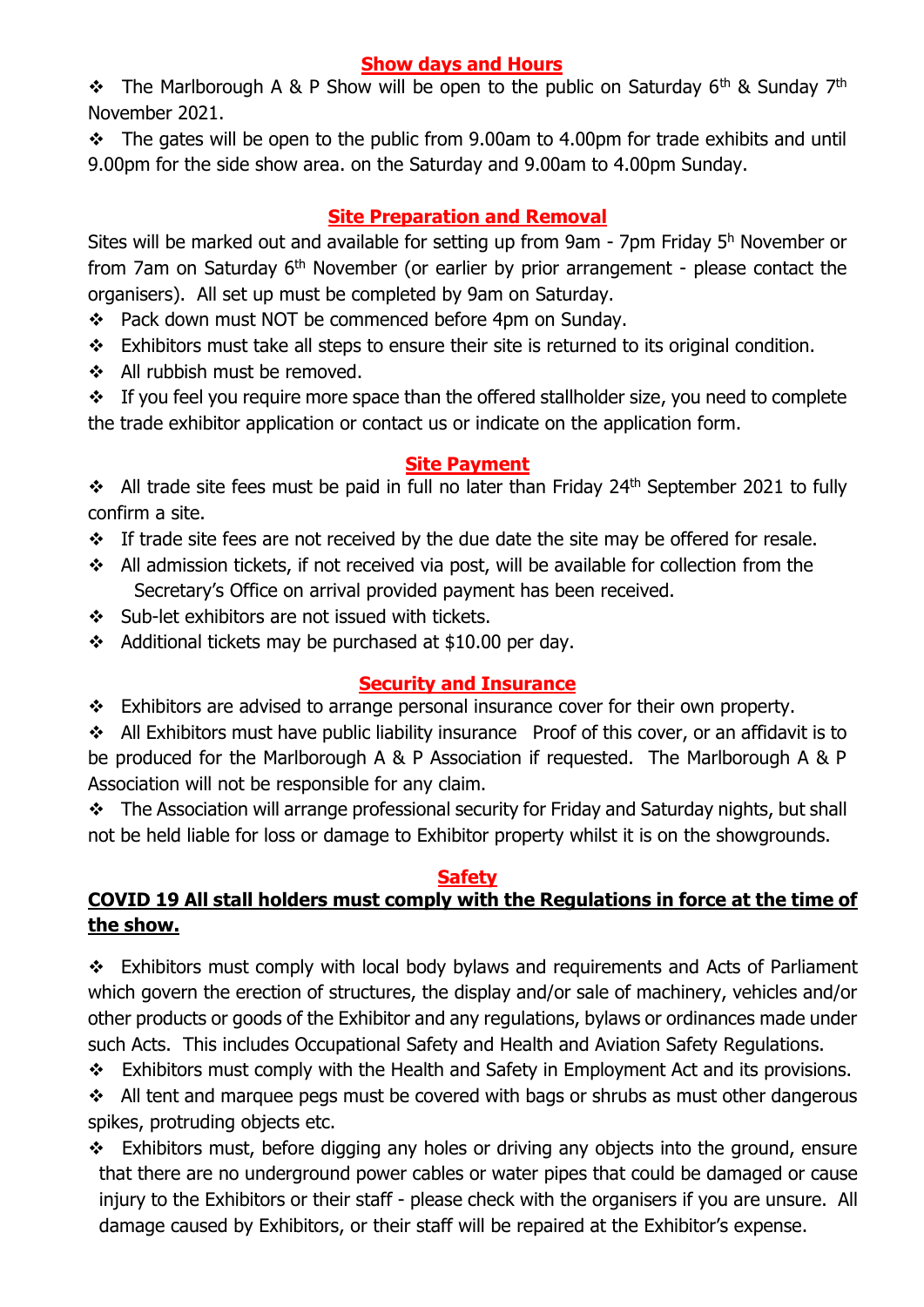- ❖ Exhibitors are required to have suitable, approved fire extinguishers on their stand at all times.
- ❖ There is no smoking allowed in any of the marquees or A & P Buildings.
- ❖ Water pistols, water bomb balloons, any other water projectile device, silly string or any other item deemed by the Marlborough A & P Association to be dangerous or inappropriate, may **NOT** be sold or given away as prizes.
- ❖ Due to recent changes in government legislation, all relocatable buildings requiring power supply (e.g., Coffee carts, hot food vans etc) must display a current Electrical Warrant of Fitness. A copy of this must be sent with your application. The Marlborough A & P Association is subject to random audits, with costly consequences for failure to comply. Exhibitors failing to display their Electrical Warrant of Fitness will risk eviction from the Show and/or may incur any costs and penalties enforced on the Marlborough A & P Association.
- ❖ Accidents and hazards must be reported to the Manager at the Marlborough A & P Office.

❖ Exhibitors must ensure that they keep walkways clear and that no dangerous equipment or chemicals are accessible to the public.

❖ Each Exhibitor must keep all display equipment, signs, and tent and gazebo guide ropes within their allocated site boundaries.

❖ The President of the Association reserves the right to order immediate removal from the Showgrounds of any Exhibit that is considered dangerous, offensive or unmanageable.

❖ No exhibitor shall install or maintain any LPG container greater than 10kg. All compressed gas cylinders must be secured against tipping and must have snap couplings.

❖ All Exhibitors are responsible for briefing all staff and volunteers working on their site regarding the Health and Safety planning and monitoring of their site.

# **CANCELLATION/POSTPONEMENT**

- ❖ If the Show is abandoned or postponed due to any reason beyond the control of the Association, other than Covid 19, the Association is under no obligation to refund in whole or in part an payments made by the Exhibitors. Any refund will be at the discretion of the Marlborough A & P Association.
- ❖ Full payment is required for trade site registration. If payment is not received at the time of the application, your site is not considered to be confirmed. Exhibitors who cancel their attendance more than 1 month prior to the event will be charged a \$75 administration fee. **Stalls cancelled within 1 month of the show will be non-refundable.**

# **APPLICATIONS**

- ❖ By submitting and signing the Trade Application Form you agree to the Terms & Conditions of the 2021 Marlborough A & P Show.
- ❖ The Marlborough A & P Association reserves the right to decline any application.
- ❖ No Exhibitor can move to another space other than the site that has been allocated. Any person infringing regulations without permission from an authorised officer of the Marlborough A & P Association will incur expulsion from the Showgrounds.
- ❖ Exhibitors must stay within their allocated site roving sales are not permitted.

# **POWER**

- ❖ A fee is charged for each site needing power.
- ❖ No personal generators will be allowed on site without prior approval.
- ❖ Current Electrical Warrant of Fitness is required.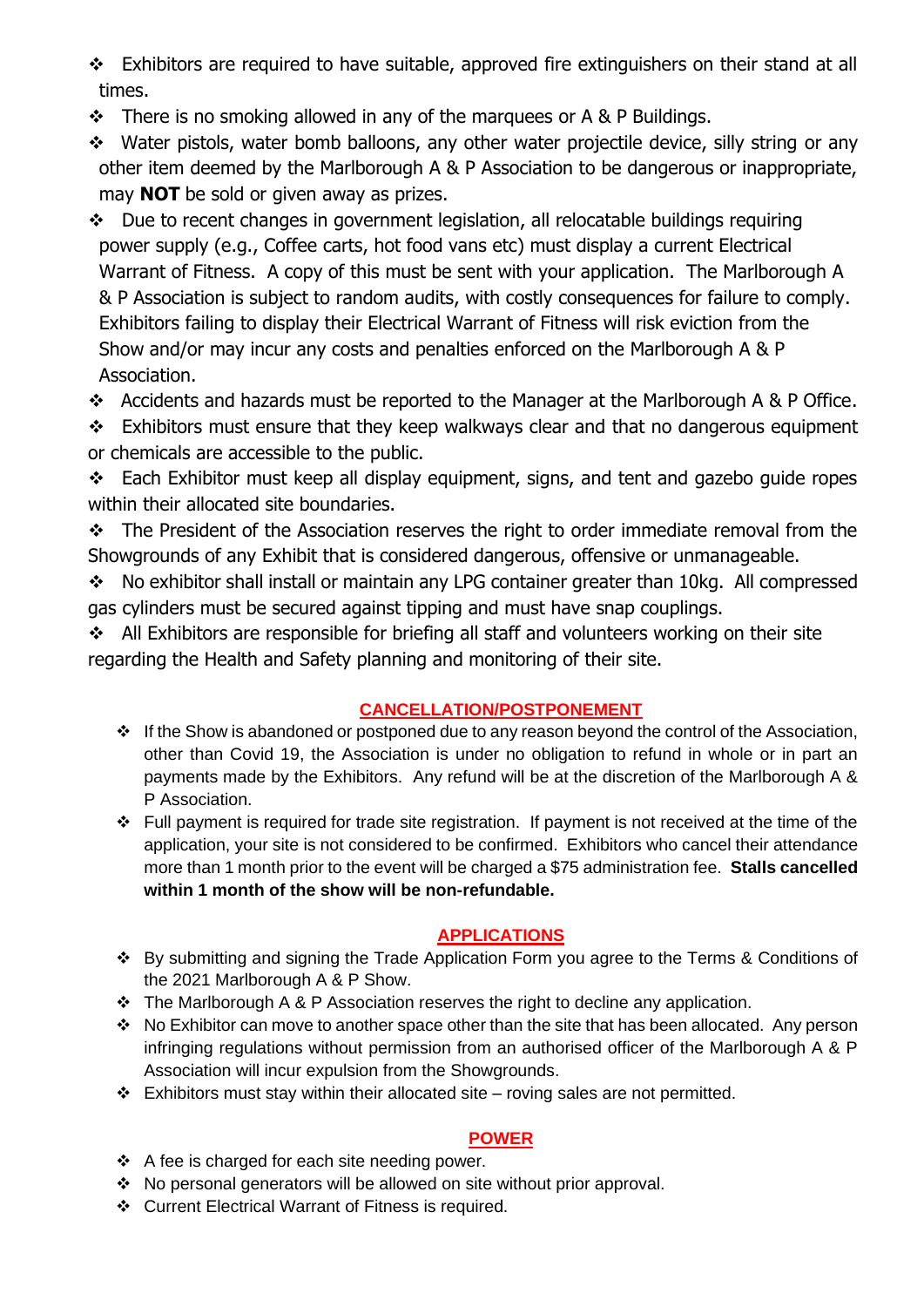#### **STALLHOLDER TICKETS**

- ❖ **Admission through all gates on Show days requires either an Exhibitor or General Admission ticket per person.** Please refer to the Trade Exhibitor/Stallholder Application Form for ticket details. **Exhibitor tickets will be non-transferable,** so please consider this when planning your staff roster and ensure you purchase enough tickets for all staff members.
- $\div$  Tickets and further information will be posted at least one month prior to the event.
- ❖ Exhibitor ticket allocation will be dependent on the size of your stall/site.

| Size of site | Number of tickets | Size of site | Number of tickets |
|--------------|-------------------|--------------|-------------------|
| 3x3          |                   | 10x10        | 5                 |
| 4x4          |                   | 10x15        | 6                 |
| 6x6          | J                 |              |                   |

#### **VEHICLES**

- ❖ Any vehicles remaining on site must fit within the allocated space provided.
- ❖ Any vehicles remaining within your site must NOT be moved at all during opening times of the show.
- ❖ Any vehicles not remaining onsite during the show must be removed to an alternative parking area by 8.30am each day.
- ❖ These rules are important for us to ensure public safety and will be strictly enforced.

#### **USE OF STALLHOLDER INFORMATION**

❖ By completing a Trade Site Application Form, the Exhibitor agrees and the Marlborough A & P Association acknowledges that contact details will be made available to the media for use in compiling The Show supplements, for programme preparation and for the Marlborough A & P Association to use in any promotional/educational material about The Show.

#### **FOOD AND HOSPITALITY**

- ❖ All food sites selling food for immediate consumption are required to obtain the necessary licences from the Marlborough District Council or their own home Council.
- ❖ A copy of the licence will be required on application.
- ❖ Failure to display your licences or meet the criteria outlined in your licence will result in eviction from the Show on the day.
- ❖ The Marlborough District Council will be onsite to inspect Food Vendors and anyone evicted as a result of failure to comply will not receive a refund of their site fee.
- ❖ Any Exhibitor supplying or selling alcohol from their site must apply to the Marlborough District Council for a Special Show Liquor Licence.

#### **RAFFLES/GAMES/GIVEAWAYS**

❖ On-site activities are encouraged but Exhibitors shall not conduct any raffle, competition, game, sell by auction, or give anything away (including animals) that has not been first approved in writing by the Marlborough A & P Association.